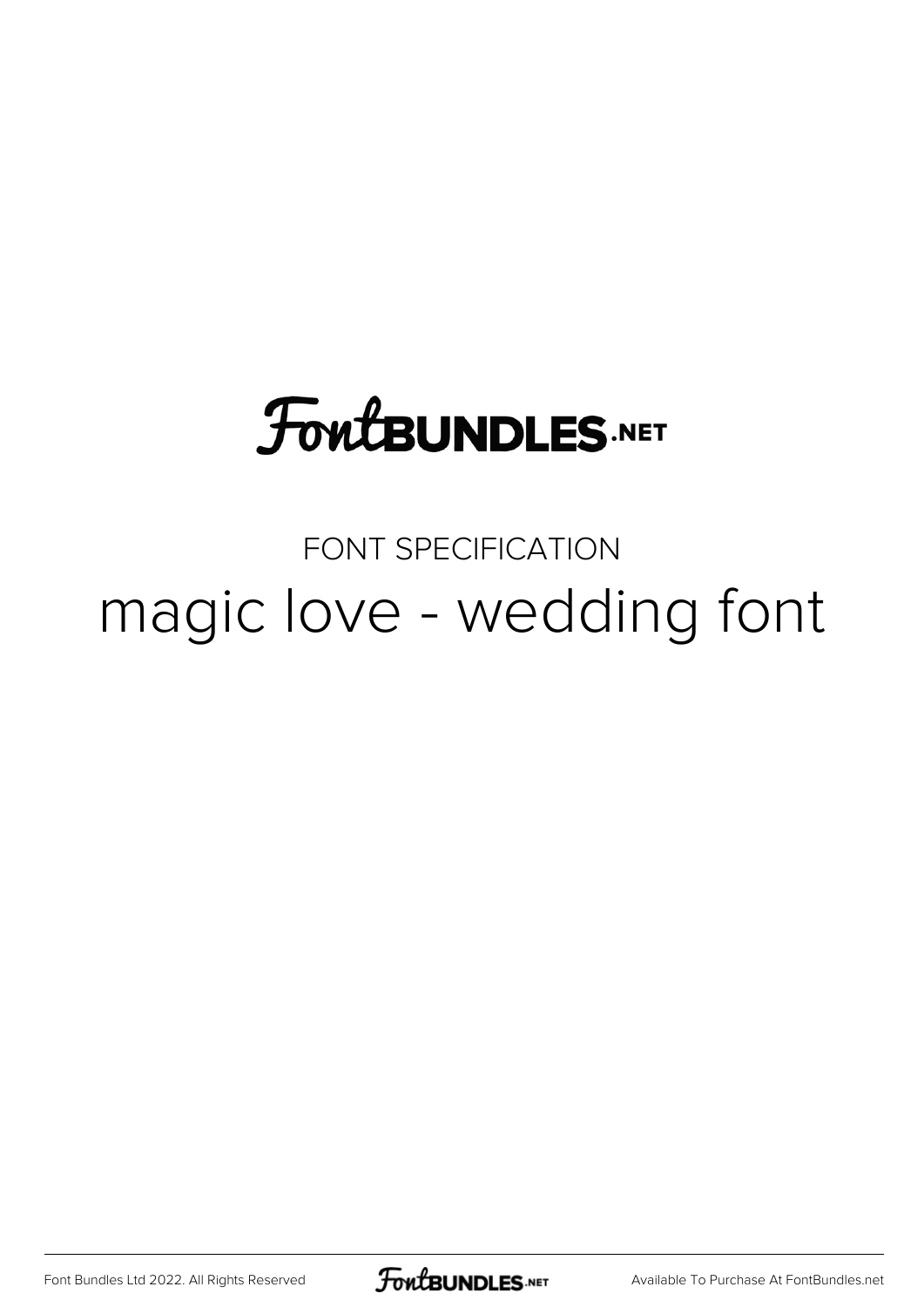#### magic love - Regular

**Uppercase Characters** 

ABCDEFGHIJKLMNOPQ  $R S T U V W X Y Z$ 

Lowercase Characters

**Numbers** 

0 1 2 3 4 5 6 7 8 9

Punctuation and Symbols

|  |  | $\frac{1}{2}$ $\frac{1}{2}$ $\frac{1}{2}$ $\frac{1}{2}$ $\frac{1}{2}$ $\frac{1}{2}$ $\frac{1}{2}$ $\frac{1}{2}$ $\frac{1}{2}$ $\frac{1}{2}$ $\frac{1}{2}$ $\frac{1}{2}$ $\frac{1}{2}$ $\frac{1}{2}$ $\frac{1}{2}$ $\frac{1}{2}$ $\frac{1}{2}$ $\frac{1}{2}$ $\frac{1}{2}$ $\frac{1}{2}$ $\frac{1}{2}$ $\frac{1}{2}$ |  |  |
|--|--|---------------------------------------------------------------------------------------------------------------------------------------------------------------------------------------------------------------------------------------------------------------------------------------------------------------------|--|--|
|  |  | * + , - , : ; < =                                                                                                                                                                                                                                                                                                   |  |  |
|  |  | > ? [ \ ] ^ _ {  <br>} j ¢ f ¤ ¥   § "                                                                                                                                                                                                                                                                              |  |  |
|  |  |                                                                                                                                                                                                                                                                                                                     |  |  |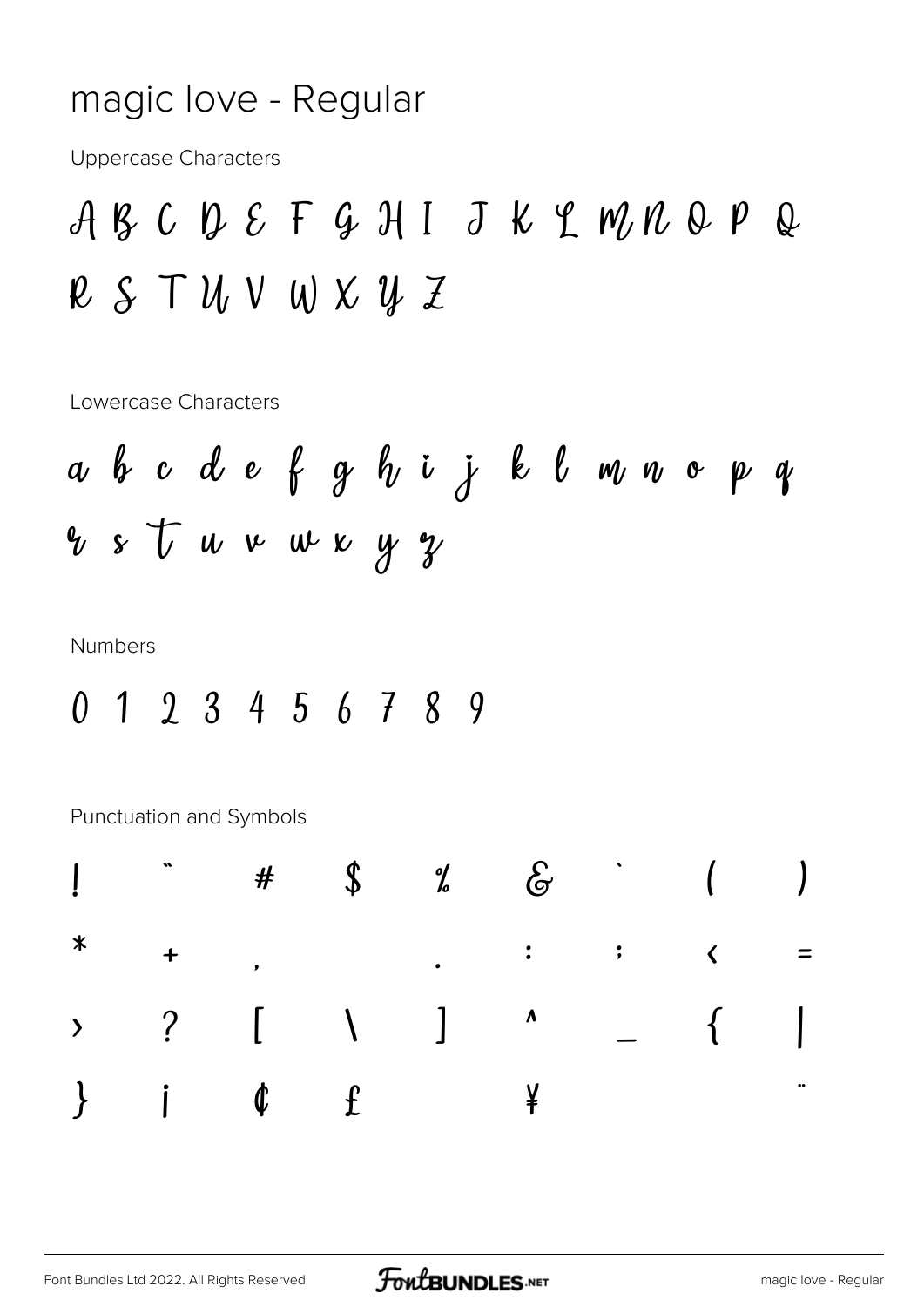

All Other Glyphs

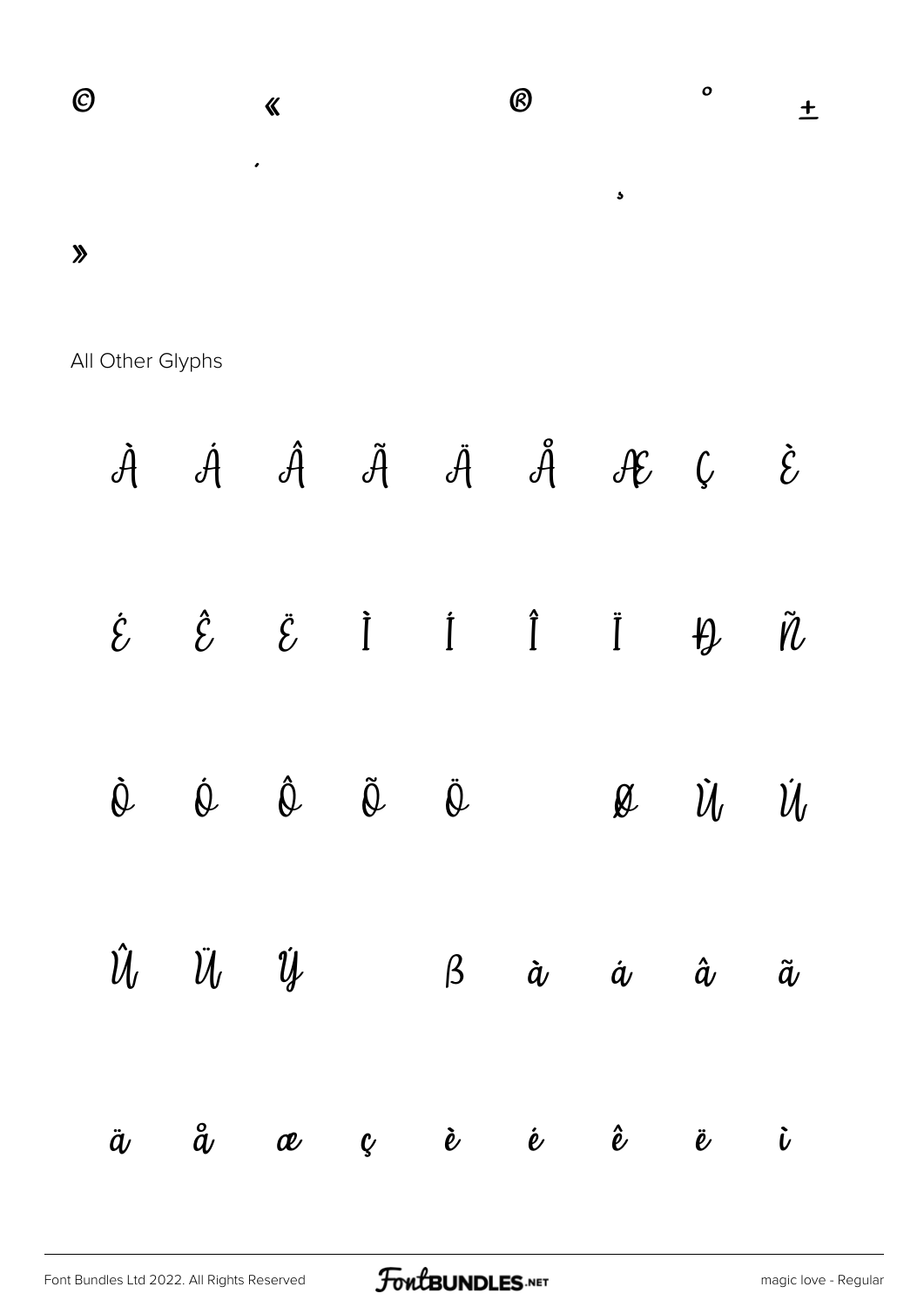|  |  |  | $\dot{u}$ $\dot{u}$ $\ddot{0}$ $\ddot{u}$ $\dot{v}$ $\dot{v}$ $\dot{v}$ $\ddot{v}$      |  |
|--|--|--|-----------------------------------------------------------------------------------------|--|
|  |  |  | $\ddot{\circ}$ $\div$ $\phi$ $\dot{u}$ $\dot{u}$ $\ddot{u}$ $\ddot{u}$ $\dot{y}$ $\phi$ |  |

ÿ

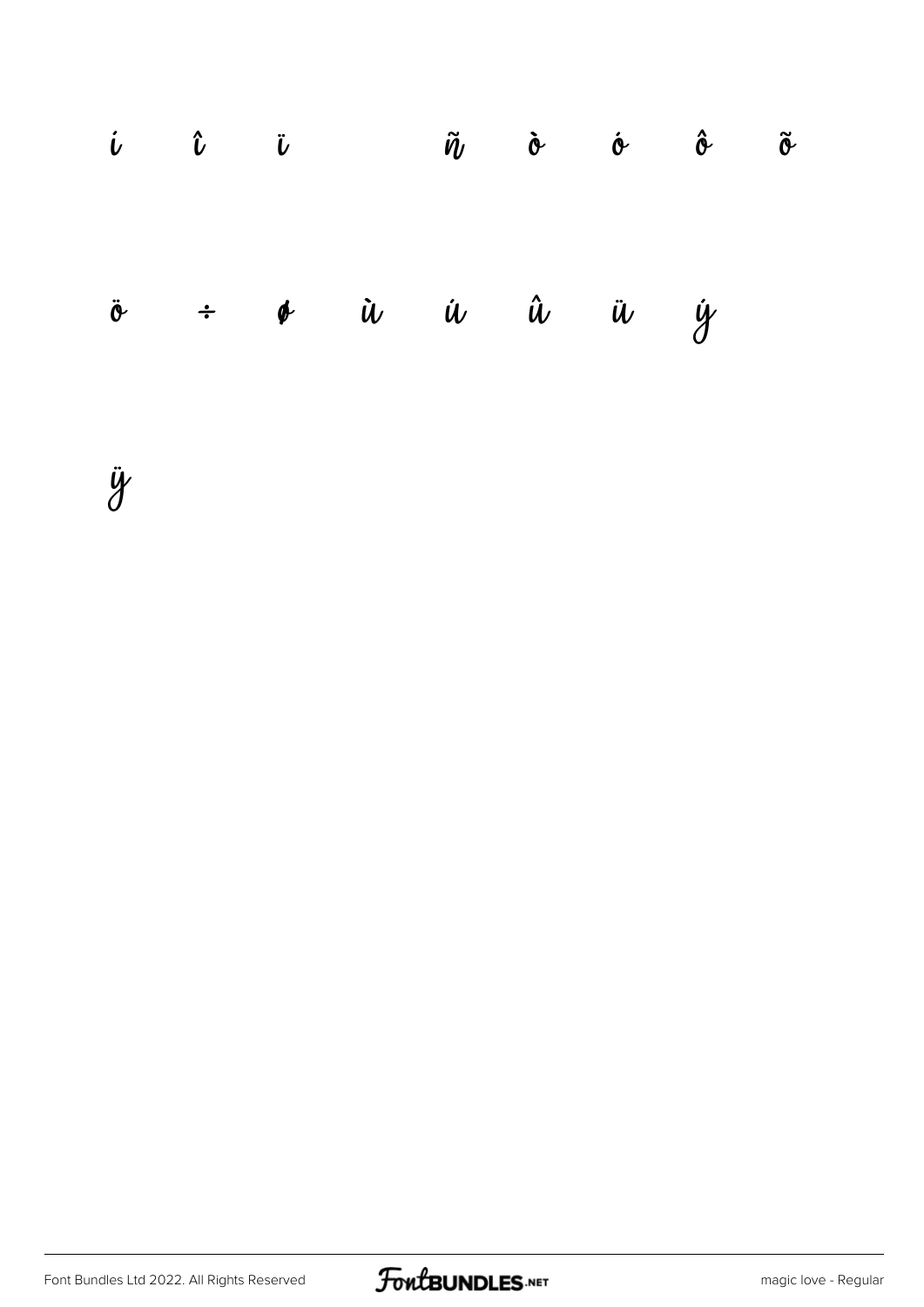#### magic love - Regular

**Uppercase Characters** 

## ABCDEFGHIJKLMNQPQRSTUVWXUZ

Lowercase Characters

abcdefghijklmnopqrstuvwxyz

Numbers

### 0123456789

**Punctuation and Symbols** 



All Other Glyphs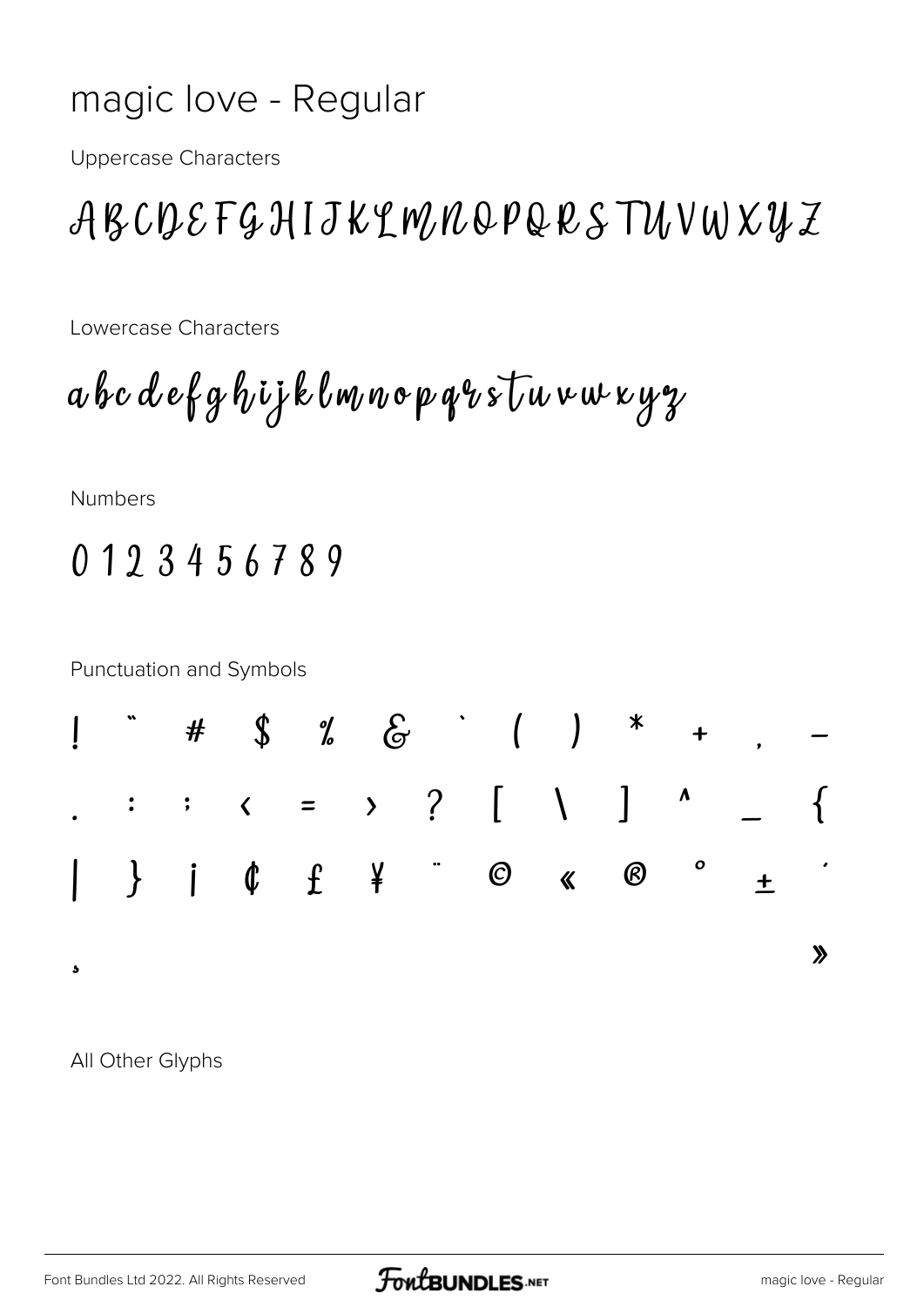|           |  |  | $\dot{\mathcal{A}}\hspace{0.3cm} \dot{\mathcal{A}}\hspace{0.3cm} \dot{\mathcal{A}}\hspace{0.3cm} \dot{\mathcal{A}}\hspace{0.3cm} \dot{\mathcal{A}}\hspace{0.3cm} \dot{\mathcal{A}}\hspace{0.3cm} \dot{\mathcal{A}}\hspace{0.3cm} \mathcal{E}\hspace{0.3cm} \mathcal{C}$                                                                                                                                                                                                                | $\mathcal{\dot{E}}$ |
|-----------|--|--|----------------------------------------------------------------------------------------------------------------------------------------------------------------------------------------------------------------------------------------------------------------------------------------------------------------------------------------------------------------------------------------------------------------------------------------------------------------------------------------|---------------------|
|           |  |  | $\dot{\mathcal{E}}\qquad\hat{\mathcal{E}}\qquad\hat{\mathcal{E}}\qquad\dot{\mathbf{I}}\qquad\dot{\mathbf{I}}\qquad\ddot{\mathbf{I}}\qquad\ddot{\mathbf{H}}\qquad\tilde{\mathbf{W}}$                                                                                                                                                                                                                                                                                                    |                     |
|           |  |  | $\begin{matrix} \dot{\mathbb{Q}}\\ \dot{\mathbb{Q}}\\ \dot{\mathbb{Q}}\\ \dot{\mathbb{Q}}\\ \dot{\mathbb{Q}}\\ \dot{\mathbb{Q}}\\ \dot{\mathbb{Q}}\\ \dot{\mathbb{Q}}\\ \dot{\mathbb{Q}}\\ \dot{\mathbb{Q}}\\ \dot{\mathbb{Q}}\\ \dot{\mathbb{Q}}\\ \dot{\mathbb{Q}}\\ \dot{\mathbb{Q}}\\ \dot{\mathbb{Q}}\\ \dot{\mathbb{Q}}\\ \dot{\mathbb{Q}}\\ \dot{\mathbb{Q}}\\ \dot{\mathbb{Q}}\\ \dot{\mathbb{Q}}\\ \dot{\mathbb{Q}}\\ \dot{\mathbb{Q}}\\ \dot{\mathbb{Q}}\\ \dot{\mathbb{Q}}$ |                     |
|           |  |  | $\ddot{U}$ $\dot{U}$ $\beta$ $\dot{\alpha}$ $\dot{\alpha}$ $\ddot{\alpha}$ $\ddot{\alpha}$ $\ddot{\alpha}$ $\ddot{\alpha}$                                                                                                                                                                                                                                                                                                                                                             |                     |
|           |  |  | æçè é ê ë i i                                                                                                                                                                                                                                                                                                                                                                                                                                                                          |                     |
|           |  |  | $\ddot{v}$ $\ddot{\tilde{v}}$ $\dot{\tilde{v}}$ $\dot{\tilde{v}}$ $\ddot{\tilde{v}}$ $\ddot{\tilde{v}}$ $\dot{\tilde{v}}$ $\dot{\tilde{v}}$ $\dot{\tilde{v}}$                                                                                                                                                                                                                                                                                                                          |                     |
| $\dot{u}$ |  |  | i û ü ÿ ÿ Œ œ ž                                                                                                                                                                                                                                                                                                                                                                                                                                                                        |                     |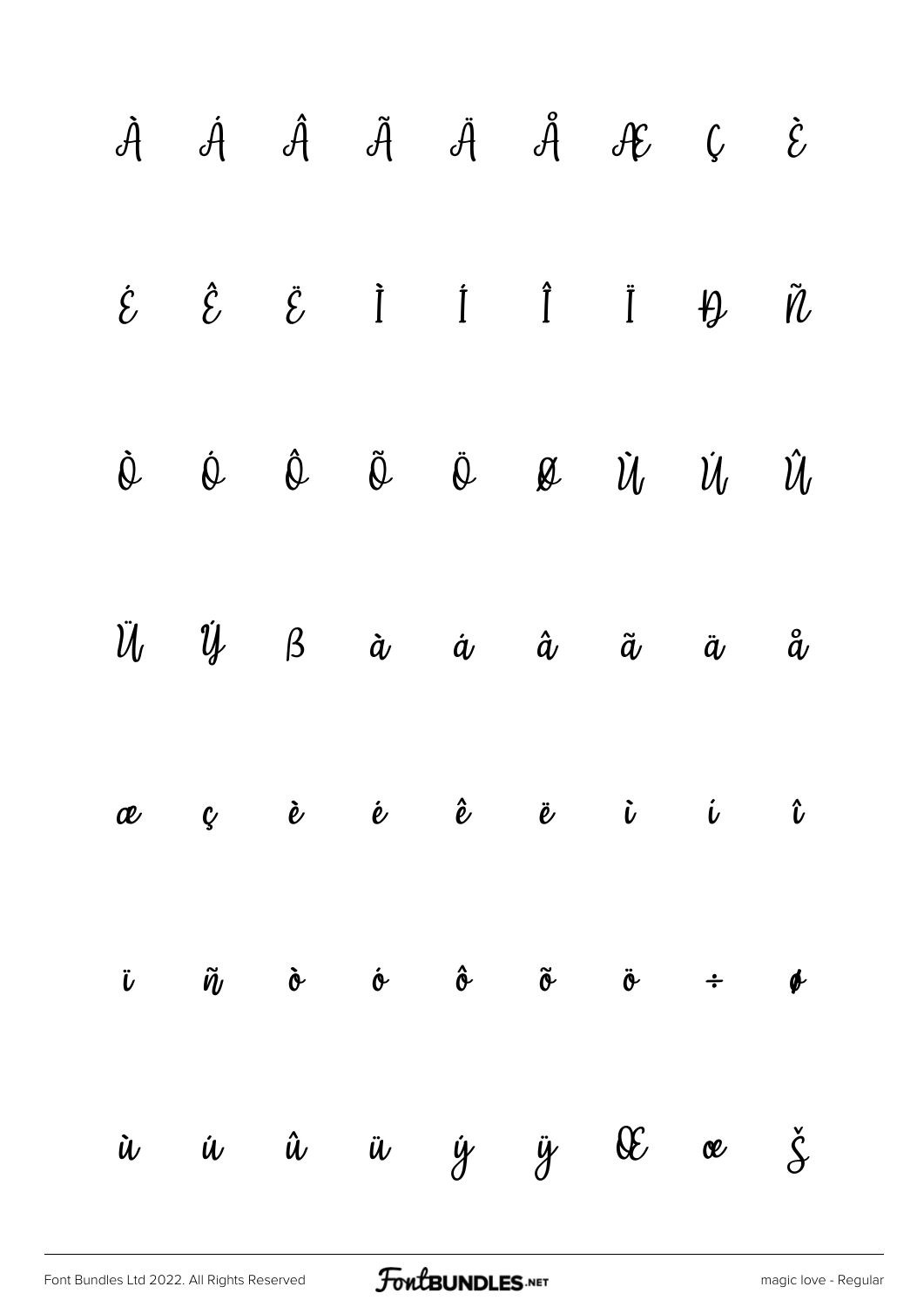